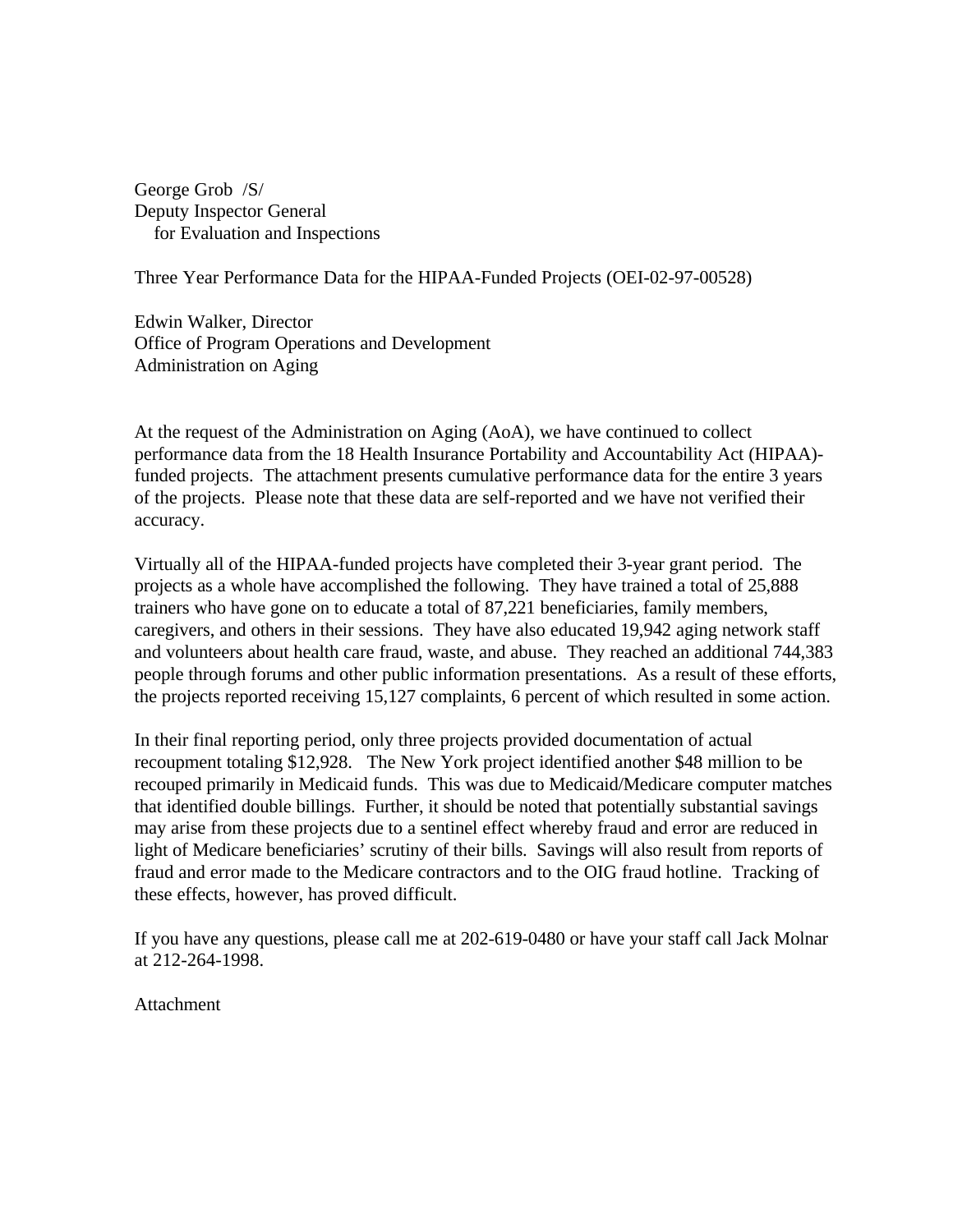### **Attachment**

# **Three Year Outcomes for the HIPAA-Funded Projects**

| <b>Activity</b>                                                                                                         | <b>AZ</b> | CA    | <b>CO</b>    | FL     | GA           | IL    | LA    | <b>MA</b>      | <b>MO</b>      | <b>NJ</b>    | <b>NY</b> | OH              | <b>OR</b>      | PA           | <b>TN</b> | <b>TX</b> | VA           | <b>WA</b> | <b>TOTAL</b> |
|-------------------------------------------------------------------------------------------------------------------------|-----------|-------|--------------|--------|--------------|-------|-------|----------------|----------------|--------------|-----------|-----------------|----------------|--------------|-----------|-----------|--------------|-----------|--------------|
| <b>A. Trainers</b>                                                                                                      |           |       |              |        |              |       |       |                |                |              |           |                 |                |              |           |           |              |           |              |
| # of training sessions conducted for<br>letwork agency staff, volunteers, and<br><b>others</b>                          | 99        | 58    | 27           | 36     | 39           | 23    | 47    | 37             | 10             | ŋ            | 488       | 16              | 13             | 12           | 12        | 426       | 19           | 82        | 1,444        |
| # of network agency staff, including<br>/olunteers, trained                                                             | 1,370     | 1,186 | 91           | 570    | 1,329        | 787   | 337   | 574            | <b>70</b>      | 1            | 4,972     | 916             | 564            | 417          | 212       | 4,159     | 404          | 447       | 18,406       |
| # of other staff and volunteers trained                                                                                 | 591       | 210   | 212          | 42     | $\mathbf{0}$ | 100   | 479   | $\mathbf{0}$   | $\mathbf{0}$   | $\mathbf{0}$ | 4.057     | 10 <sup>1</sup> | 400            | $\mathbf{0}$ | 121       | 1,260     | $\mathbf{0}$ | <b>DK</b> | 7,482        |
| <b>Fotal trained</b>                                                                                                    | 1.961     | 1,396 | 303          |        | 612 1,329    | 887   | 816   | 574            | 70             |              | 9.029     | 926             | 964            | 417          | 333       | 5.419     | 404          | 447       | 25,888       |
| <b>B.</b> Public information                                                                                            |           |       |              |        |              |       |       |                |                |              |           |                 |                |              |           |           |              |           |              |
| t of media events conducted                                                                                             | 17        | 138   | $\mathbf{2}$ | 336    | 90           | 46    | 18    | $\overline{9}$ | 5 <sub>l</sub> | 0            | 217       | 1               | 14             | 8            | 5         | 835       | 83           | 119       | 1,943        |
| # of forums and other public<br>nformation presentations conducted                                                      | 148       | 151   | 27           | 327    |              | 25    | 36    | g              | 24             | 24           | 574       | 72              | $\overline{2}$ | 18           | 95        | 800       | 364          | 482       | 3,185        |
| # of persons attending these forums<br>and other public information<br>oresentations                                    | 8,455     | 1,053 | 133,000      | 9,918  | 731          | 1,101 | 1,301 | 2,420          | 6,189          | 2,710        | 237,997   | 40,230          | 184            | 588          | 5,681     | 210,496   | 45,012       | 37,317    | 744,383      |
| C. Activities of trainers                                                                                               |           |       |              |        |              |       |       |                |                |              |           |                 |                |              |           |           |              |           |              |
| # of trainers currently promoting<br>awareness and reporting of health<br>are fraud and abuse:                          | 115       | 27    | 91           | 130    | 10           | 85    | 197   | 574            | 3              |              | 2.352     | 30              | 338            | 417          | 284       | 110       | 259          | DK        | 5.023        |
| # of education and training sessions<br>conducted by trainers for network<br>agency or for other staff and<br>olunteers | 165       | 28    | 329          | 6      | 11           | 15    | 71    | 80             | 49             | ŋ            | 0         | DK              | 506            |              | 20        | 44        | 8            | DK        | 1,340        |
| # of network agency and other staff<br>and volunteers attending these<br>sessions                                       | 6,969     | 586   | 720          | 32     | 340          | 670   | 892   | 2,780          | 2,510          | $\mathbf{0}$ | 0         | <b>DKI</b>      | 1,265          | 600          | 1,934     | 569       | 75           | <b>DK</b> | 19,942       |
| # of sessions conducted by trainers<br>or beneficiaries, family members,<br>tare givers, and others                     | 156       | 716   | 72           | 178    | 18           | 127   | 359   | 125            | $\mathbf{0}$   | $\Omega$     | 1.468     | <b>DKI</b>      | 1,175          | 67           | 21        | 112       | 142          | <b>DK</b> | 4,736        |
| # of beneficiaries, family members,<br>tare givers, and others attending<br>hese sessions                               | 13,098    | 1,549 | 2,902        | 22,307 | 920          | 5,023 | 3,105 | 2,350          | $\mathbf{0}$   | 0            | 18.672    | <b>DKI</b>      | 1,762          | 2,400        | 842       | 4,571     | 7,720        | <b>DK</b> | 87,221       |

#### **Please note the following:**

--New York has always been a Senior Medicare Patrol Project grantee.

--The projects in AZ, OR, and VA are now also Senior Medicare Patrol Project grantees.

--The projects in LA, NJ, and OR were incorporated at a later date and are reporting 30-month data.